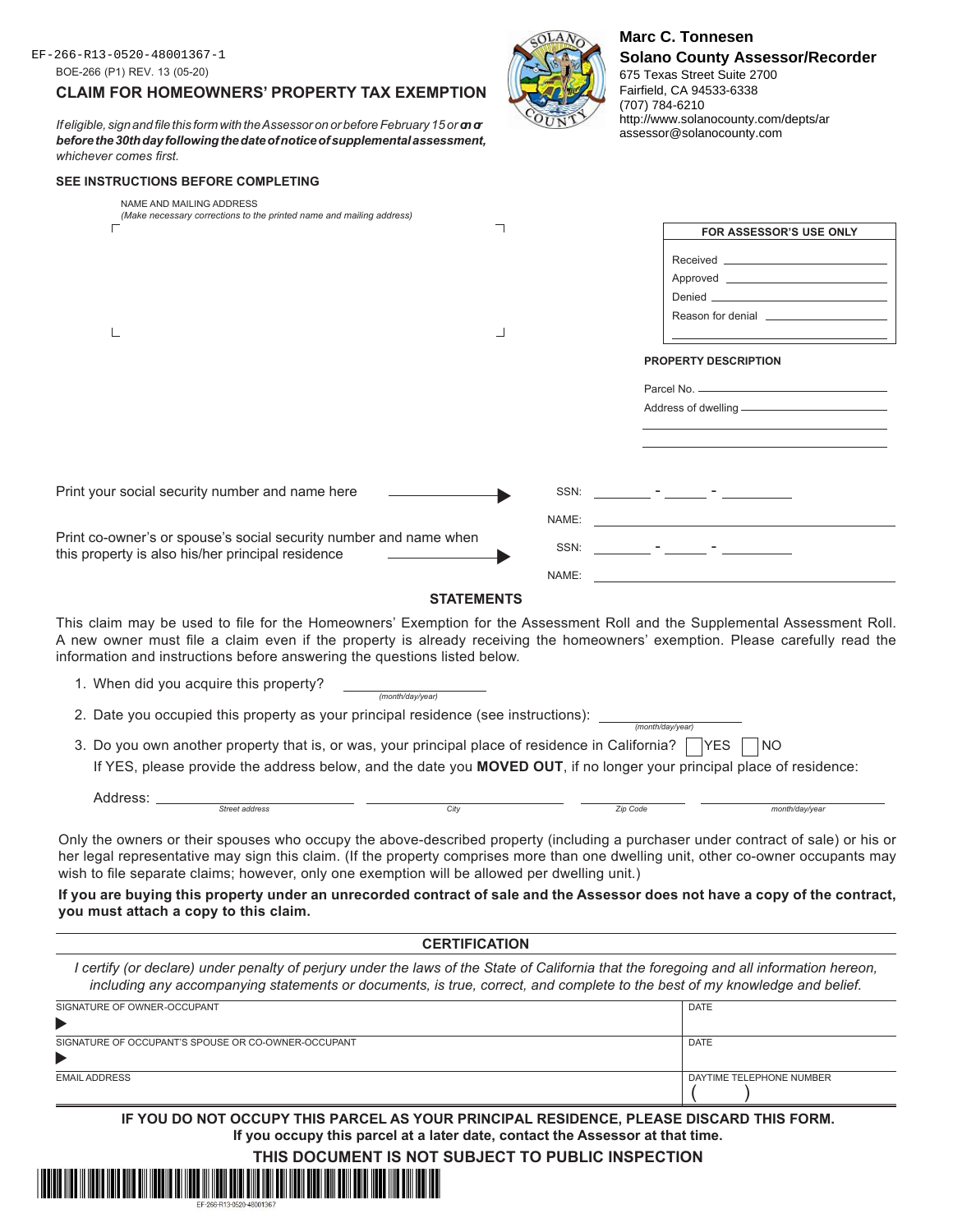BOE-266 (P2) REV. 13 (05-20)

**RECLAMO PARA LA EXENCIÓN DE IMPUESTOS PREDIALES DE LOS PROPIETARIOS DE CASAS**



EF-266-R13-0520-48001367-2<br>
EF-266-R13-0520-48001367-2 **Marc C. Tonnesen Solano County Assessor/Recorder** 675 Texas Street Suite 2700 Fairfield, CA 94533-6338 (707) 784-6210 http://www.solanocounty.com/depts/ar assessor@solanocounty.com

|                                                 |  |  |  |  |  |  |  | Si reúne los requisitos, firme y presente esta forma al Tasador a más tardar el 15 de febrero, |  |
|-------------------------------------------------|--|--|--|--|--|--|--|------------------------------------------------------------------------------------------------|--|
|                                                 |  |  |  |  |  |  |  | o antes que hayan transcurrido 30 días a partir de la fecha de la notificación de la           |  |
| valuación suplementaria, lo que ocurra primero. |  |  |  |  |  |  |  |                                                                                                |  |

| ANTES DE LLENARLA, LEA LAS INSTRUCCIONES<br>NOMBRE Y SU DIRECCIÓN                                                                                                                                                                                                                                                                                                                                                                                                             |                      |                                                  |
|-------------------------------------------------------------------------------------------------------------------------------------------------------------------------------------------------------------------------------------------------------------------------------------------------------------------------------------------------------------------------------------------------------------------------------------------------------------------------------|----------------------|--------------------------------------------------|
| (Haga cambios necesarios al nombre escrito y dirección)                                                                                                                                                                                                                                                                                                                                                                                                                       | ┑                    |                                                  |
|                                                                                                                                                                                                                                                                                                                                                                                                                                                                               |                      | PARA USO DEL TASADOR                             |
|                                                                                                                                                                                                                                                                                                                                                                                                                                                                               |                      |                                                  |
|                                                                                                                                                                                                                                                                                                                                                                                                                                                                               |                      |                                                  |
|                                                                                                                                                                                                                                                                                                                                                                                                                                                                               |                      |                                                  |
|                                                                                                                                                                                                                                                                                                                                                                                                                                                                               |                      |                                                  |
|                                                                                                                                                                                                                                                                                                                                                                                                                                                                               | ┙                    |                                                  |
|                                                                                                                                                                                                                                                                                                                                                                                                                                                                               |                      | <b>DESCRIPCIÓN DE LA PROPIEDAD</b>               |
|                                                                                                                                                                                                                                                                                                                                                                                                                                                                               |                      | Número de Parcela - Alexandre de Arte de Parcela |
|                                                                                                                                                                                                                                                                                                                                                                                                                                                                               |                      |                                                  |
|                                                                                                                                                                                                                                                                                                                                                                                                                                                                               |                      |                                                  |
|                                                                                                                                                                                                                                                                                                                                                                                                                                                                               |                      |                                                  |
|                                                                                                                                                                                                                                                                                                                                                                                                                                                                               |                      |                                                  |
| Imprima su número de Seguro Social y nombre                                                                                                                                                                                                                                                                                                                                                                                                                                   |                      |                                                  |
|                                                                                                                                                                                                                                                                                                                                                                                                                                                                               |                      |                                                  |
|                                                                                                                                                                                                                                                                                                                                                                                                                                                                               |                      |                                                  |
| Imprima el número de Seguro Social y nombre de su cónyuge o<br>copropietario si esta propiedad también es su lugar de residencia                                                                                                                                                                                                                                                                                                                                              |                      |                                                  |
| principal                                                                                                                                                                                                                                                                                                                                                                                                                                                                     |                      | NOMBRE:                                          |
|                                                                                                                                                                                                                                                                                                                                                                                                                                                                               | <b>DECLARACIONES</b> |                                                  |
| Esta forma de reclamo se puede utilizar para solicitar Exención para Propietarios de Casas para las Listas de Exención de Tasación<br>de Propietarios, así como para la Lista de Tasación Suplementaria. El nuevo propietario tiene que presentar un reclamo, aunque<br>la propiedad ya esté recibiendo la exención de propietarios de casas. Lea cuidadosamente la información que se le entrega, así<br>como las instrucciones antes de contestar las siguientes preguntas. |                      |                                                  |
|                                                                                                                                                                                                                                                                                                                                                                                                                                                                               |                      |                                                  |
|                                                                                                                                                                                                                                                                                                                                                                                                                                                                               |                      |                                                  |
| 2. Fecha en que se mudó a esta propiedad, la cual será su residencia principal (vea instrucciones):                                                                                                                                                                                                                                                                                                                                                                           |                      | (día/mes/año)                                    |
| 3. ¿Usted es dueño/a de otra propiedad que es o era su lugar de residencia principal en California?                                                                                                                                                                                                                                                                                                                                                                           |                      | No<br>⊟ Si                                       |
| Si sí, porfavor proveer la dirección abajo y la fecha de su MUDANZA si ya no es su residencia principal:                                                                                                                                                                                                                                                                                                                                                                      |                      |                                                  |
| Dirección:                                                                                                                                                                                                                                                                                                                                                                                                                                                                    |                      |                                                  |
| <b>Dirección</b>                                                                                                                                                                                                                                                                                                                                                                                                                                                              | Ciudad               | Codigo Postal<br>Diá/Mes/Año                     |
| Solamente los dueños o los cónyuges ocupantes de la propiedad descrita anteriormente (incluyendo a un comprador bajo contrato<br>de venta) o su representante legal pueden firmar este reclamo. (Si la propiedad consta de más de una unidad de vivienda, tal vez los<br>otros ocupantes copropietarios deseen presentar reclamos por separado; sin embargo, se concederá una sola exención por unidad<br>de vivienda.)                                                       |                      |                                                  |
| Si usted compra esta propiedad bajo un contrato de venta que no se ha registrado, y el Tasador no tiene una copia del mismo,<br>deberá adjuntar a este reclamo una copia del contrato.                                                                                                                                                                                                                                                                                        |                      |                                                  |
|                                                                                                                                                                                                                                                                                                                                                                                                                                                                               | <b>CERTIFICACIÓN</b> |                                                  |
| Certifico (o declaro), bajo pena de perjurio, en conformidad con las leyes del Estado de California, que toda la información anterior, así como la<br>siguiente, incluyendo cualquier declaración o documento adjunto, es completa, correcta y verdadera según mi leal saber y entender.                                                                                                                                                                                      |                      |                                                  |
| FIRMA DEL PROPIETARIO-OCUPANTE                                                                                                                                                                                                                                                                                                                                                                                                                                                |                      | <b>FECHA</b>                                     |

| ▶                                                       |                   |
|---------------------------------------------------------|-------------------|
| FIRMA DEL CÓNYUGE DEL OCUPANTE O COPROPIETARIO-OCUPANTE | <b>FECHA</b>      |
| ▶                                                       |                   |
| CORREO ELECTRONICO                                      | NUMERO TELEFONICO |
|                                                         |                   |

**SI NO HABITA ESTE INMUEBLE COMO SU RESIDENCIA PRINCIPAL, DESCARTE ESTA FORMA.** *Si mas adelante ocupa esta inmueble, en ese momento comuníquese con el Tasador.*

**ESTE DOCUMENTO NO ES SUJETO A LA INSPECCIÓN PÚBLICA**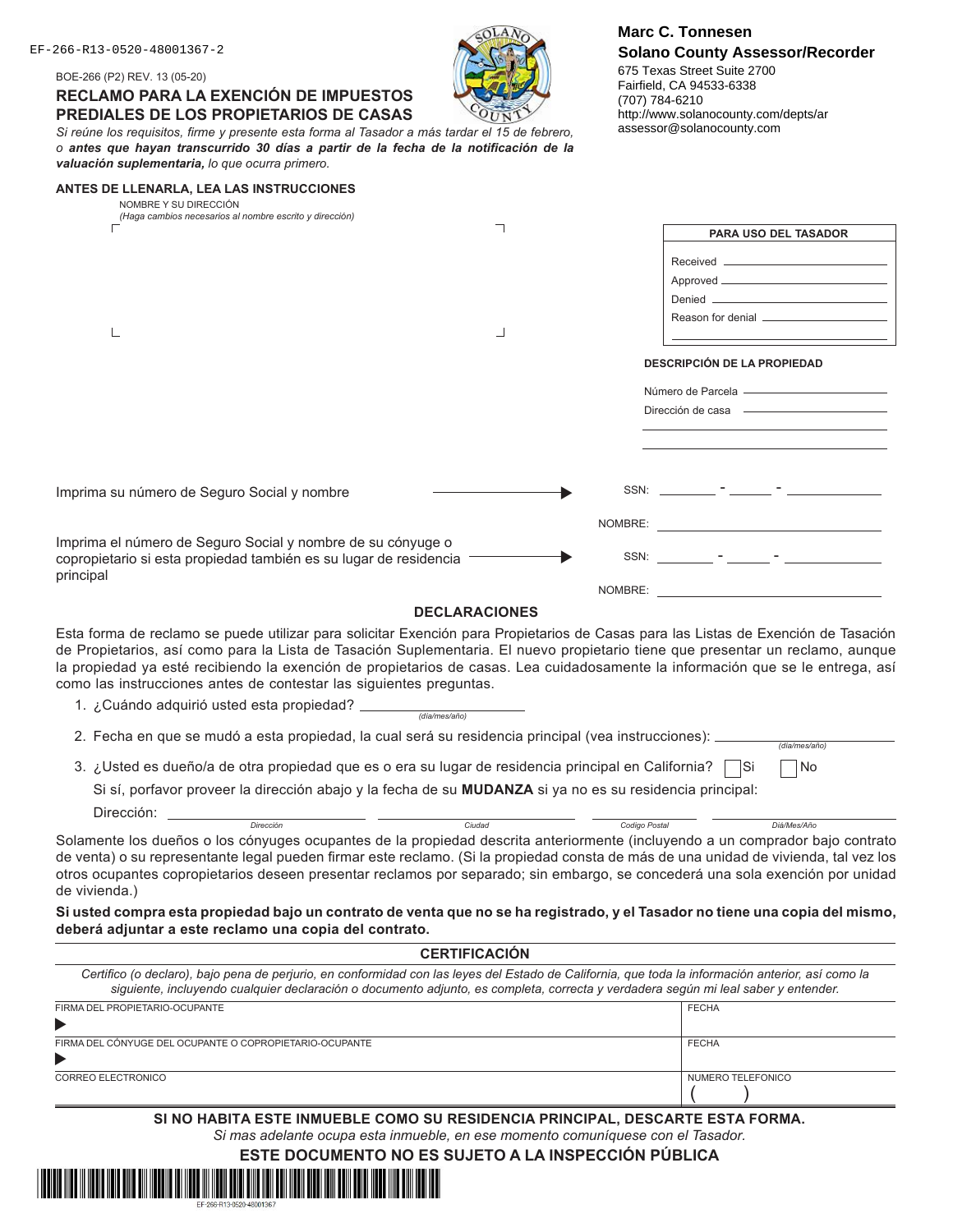## **GENERAL INFORMATION**

California property tax laws provide two alternatives by which the Homeowners' Exemption, up to a maximum of \$7,000 of assessed value, may be granted.

**Alternative 1:** The exemption is available to an eligible owner of a dwelling which is occupied as the owner's principal place of residence as of 12:01 a.m., January 1 each year; or

**Alternative 2:** The exemption is available to an eligible owner of a dwelling subject to supplemental assessment(s) resulting from a change in ownership or completion of new construction on or after January 1, provided:

- (a) The owner occupies the property as his or her principal place of residence within 90 days after the change in ownership or completion of construction; and
- (b) The property is **not** already receiving the Homeowners' Exemption or another property tax exemption of greater value. If the property received an exemption of **lesser** value on the current roll, the difference in the amount between the two exemptions shall be applied to the Supplemental Assessment.

To help you determine your principal residence, consider (1) where you are registered to vote, (2) the home address on your automobile registration, and (3) where you normally return after work. If after considering these criteria you are still uncertain, choose the place at which you have spent the major portion of your time this year.

Filing for exemption under Alternative 2 will apply to the supplemental assessment(s), if any, and serve as filing for the exemption for the following fiscal year(s).

To obtain the exemption, the claimant must be an owner or co-owner or a purchaser named in a contract of sale. The dwelling may be any place of residence subject to property tax; a single-family residence, a structure containing more than one dwelling unit, a condominium or unit in a cooperative housing project, a houseboat, a manufactured home (mobilehome), land you own on which you live in a state-licensed trailer or manufactured home (mobilehome), and the cabana for such a trailer or manufactured home (mobilehome) are examples. A dwelling does not qualify for the exemption if it is, or is intended to be, rented, vacant and unoccupied, or the vacation or secondary home of the claimant. If you do not occupy this parcel as your principal residence, please discard this form.

If the Homeowners' Exemption is granted and the property later becomes ineligible for the exemption, you are responsible for notifying the Assessor of that fact immediately. Section 531.6 of the Revenue and Taxation Code provides for a **penalty of 25 percent of the escape assessment added for failure to notify the Assessor of the county where the property is located in a timely manner when property is no longer eligible for the exemption.** As a reminder, your tax bill, or copy, mailed by November 1 each year should be accompanied by a notice concerning ineligibility for the exemption.

#### **Once granted, the exemption remains in effect until terminated. Once terminated, a new claim form must be obtained from and filed with the Assessor to regain eligibility.**

### **TIME FOR FILING**

**Alternative 1:** The full exemption is available if the filing is made by 5 p.m. on February 15. If a claim is filed between February 16 and 5 p.m. on December 10, 80 percent of the exemption is available.

**Alternative 2:** The full exemption (up to the amount of the supplemental assessment), if any, is available providing the full exemption has not already been applied to the property on the regular roll or on a prior supplemental assessment for the same year. To be applied, the filing must be made by 5 p.m. on the 30th day following the Notice of Supplemental Assessment issued as a result of a change in ownership or completed new construction. If a claim is filed after the 30th day following the date of the Notice of Supplemental Assessment, but on or before the date on which the first installment of taxes on the supplemental tax bill becomes delinquent, 80 percent of the exemption available may be allowed. Thereafter, no exemption is available on the supplemental assessment.

## **INSTRUCTIONS**

If your name is printed on the form and you have sold the property, please send the form **at once** to the new owner. If someone else's name is printed on the form and you are now an owner of the property, or a purchaser under contract of sale, strike out the printed name and insert your own name, or add your name if you and the one whose name is printed are co-owners. Change the printed address if it is incorrect. If there are no entries printed on the form when you receive it, enter your full name and mailing address, including your zip code.

ADDRESS OF THE DWELLING. If the parcel number or the legal description of the property and the address of the dwelling are printed on the form, check to see that they are printed correctly and correct them if they are not. These entries identify the dwelling on which you claim the exemption.

If the dwelling has no street address, so state. **Do not enter a post office box number for the address of the dwelling.**

TELEPHONE NUMBER. Enter the telephone number where you can be reached during the day.

SOCIAL SECURITY NUMBERS. Enter social security numbers as directed. If you or your spouse do not have a social security number write "none" in the space provided. If you or your spouse do not have a social security number but you have a Medicare or Medi-Cal number, enter that number.

The disclosure of social security numbers is mandatory as required by Revenue and Taxation Code section 218.5 and Title 18, California Code of Regulations, section 135. (See Title 42 United State Code, section 405(c)(2)(C)(i), which authorizes the use of social security numbers for identification purposes in the administration of any tax.) The numbers are used by the Assessor to verify the eligibility of persons claiming the exemption and by the state to prevent multiple claims in different counties and to verify the eligibility of persons claiming income tax renter's credits. The numbers are also used by the State Department of Child Support Services for locating absent parents and locating property which is owned by persons who are delinquent in their support payments; and by the State Department of Social Services to identify persons who own homes that have not been reported, if required, to the County Welfare Department. If you do not enter your social security number as directed, it may result in a delay in processing your claim or disallowance of the exemption. As noted on the claim form, social security numbers are not subject to public inspection.

STATEMENTS. Please answer the applicable questions. The Assessor will allow the proper exemption(s).

CERTIFICATION. A guardian, executor, or other legal representative may sign on behalf of an incompetent or deceased owner by inserting his or her name and capacity on the signature line and the date of death if the owner is deceased.